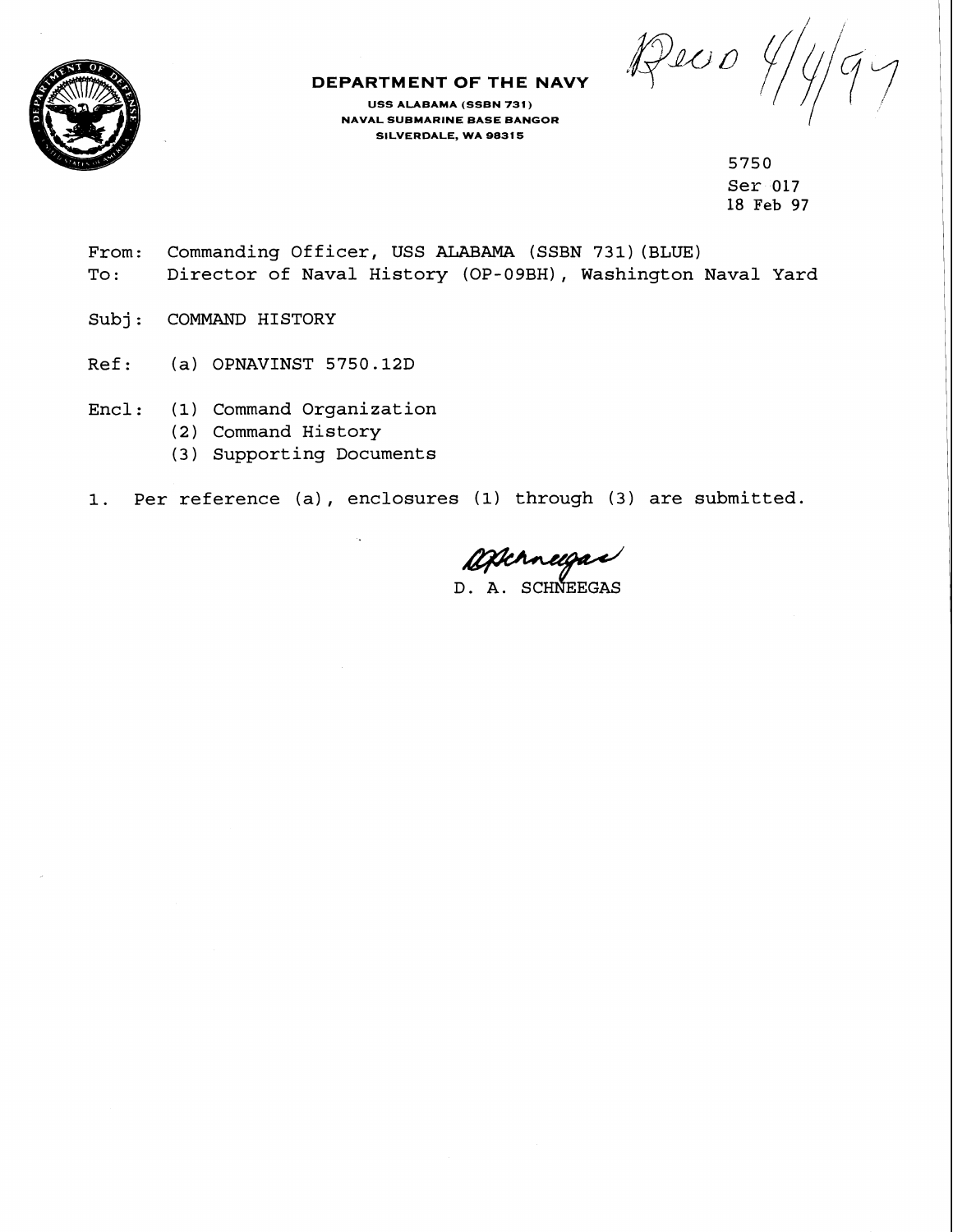## **COMMAND ORGANIZATION**



STATE OF READINESS IN ORDER TO LAUNCH STRATEGIC MISSILES FOR THE PURPOSE OF DETERRENCE AND /OR RETALIATION.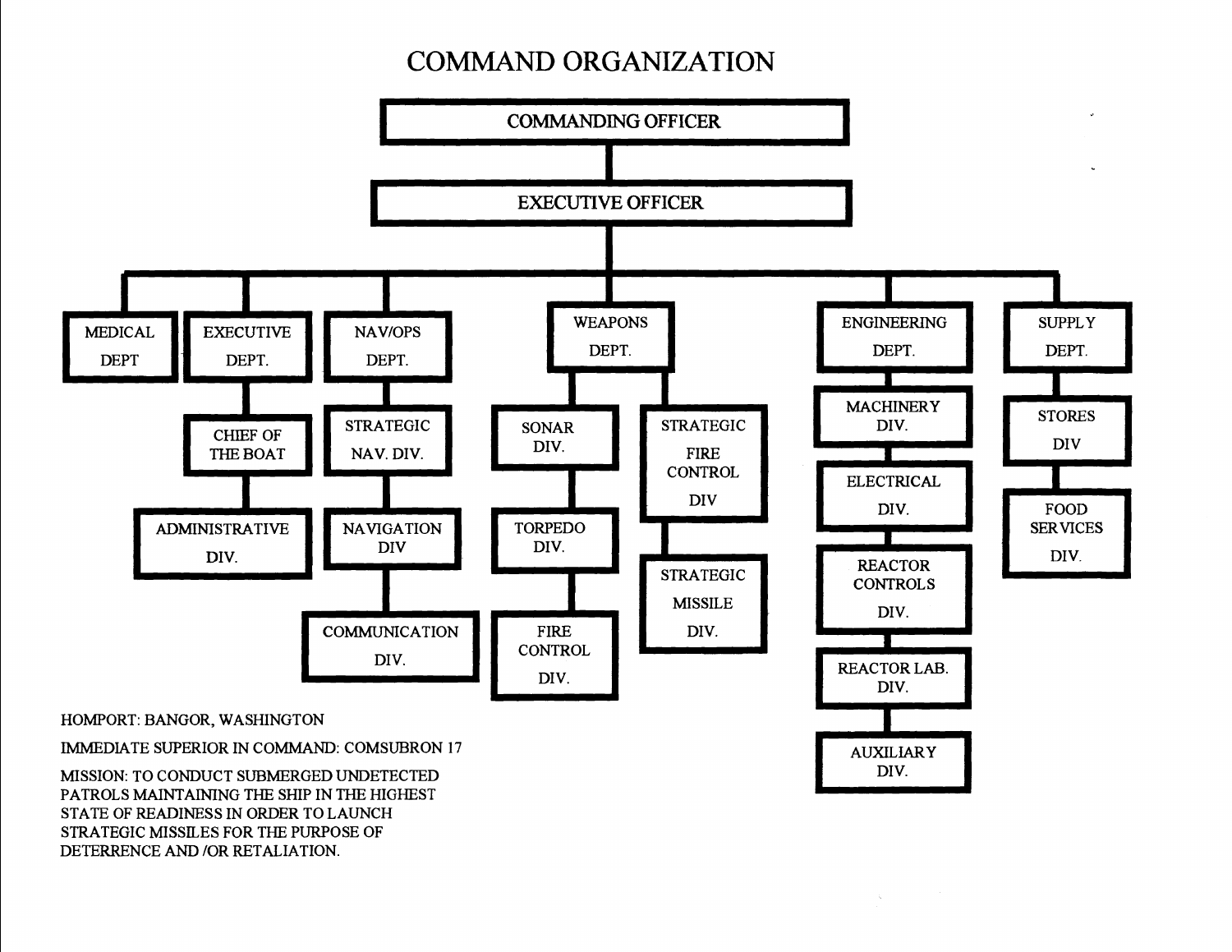## **1996 COMMAND HISTORY CHRONOLOGY/NARRATIVE**

- **PATE EVENT**
- **31** DEC **1995**  EXCHANGE OF COMMAND (GOLD CREW RELIEVING) AT DELTA PIER ON NAVAL SUBMARINE BASE, BANGOR, WA. COMMENCED REFIT 36.
- **16 JAN 1996**  CONDUCTED NAVY TECHNICAL PROFICIENCY INSPECTION (NTPI) .
- **1** FEB **96**  COMPLETED REFIT **36.** UNDERWAY FOR PATROL **36.**
- **12-15** MAR **96**  CONDUCTED TACTICAL READINESS EVALUATION (TRE) .
- **15-20** MAR **96**  PORT VISIT IN PEARL HARBOR, HI.
- **4** APR **96**  MOORED BANGOR, WA. COMPLETED PATROL **36.**
- **7** APR **96**  EXCHANGE OF COMMAND (BLUE CREW RELIEVING) AT EXPLOSIVE HANDLING WHARF, NAVAL SUBMARINE BASE, BANGOR, WA. COMMENCED REFIT **37.**
- **10** MAY **96**  COMPLETED REFIT **37.** UNDERWAY FOR PATROL **37.**
- **7-8** JUN **96**  CONDUCTED TACTICAL WEAPONS PROFICIENCY (TWP) .
- **8-10** JUN **96**  CONDUCTED TACTICAL READINESS EVALUATION (TRE) .
- **10-13** JUN **96**  PORT VISIT **SAN** DIEGO, CA.
- **12** JULY **96**  MOORED DELTA PIER NORTH, NAVAL SUBMARINE BASE BANGOR, WA. COMPLETED PATROL **37.**
- **13-14** JULY **96**  CONDUCTED NAVAL TECHNICAL PROFICIENCY INSPECTION (NTPI) .
- **15** JULY **96**  EXCHANGE OF COMMAND (COLD CREW RELIEVING) AT DELTA PIER NORTH, NAVAL SUBMARINE BASE BANCOR, WA. COMMENCED REFIT **38.**
- **16** AUG **96**  COMPLETED REFIT **38.** UNDERWAY FOR PATROL **38.**

 $\mathbf{1}$